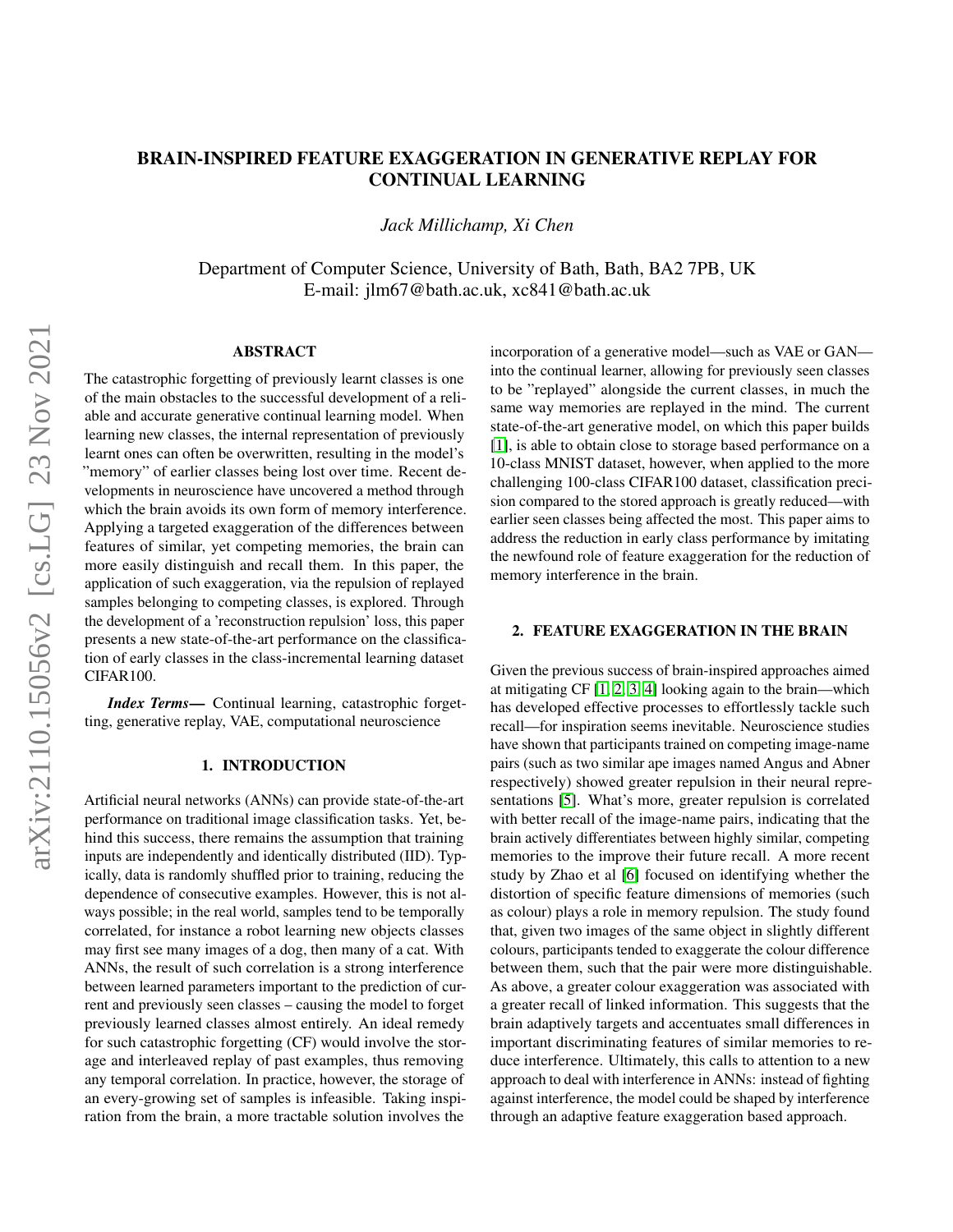#### 3. METHODS

As described in Section [2,](#page-0-0) the phenomenon of featureexaggeration in the brain tends to occur in competing memories: where the combination of memories of similar, yet distinct, objects can result in confusion during the recall of either of item. This beneficial memory distortion focuses on exaggerating the differences between the objects, resulting in a repulsion in the brain's internal representations of them which is linked to an improved rate of object recall. In order to mimic this process in the case of continual learning, a measure of competitive classes must first be defined, followed by a method through which the feature-wise differences between these classes can be exaggerated.

# 3.1. VAE architecture



<span id="page-1-0"></span>Fig. 1. An overview of the BI-R model's architecture [\[1\]](#page-4-0). Inputs, x, are fed into the encoder and FC layers, converting x to samples, z, from the conditional distribution  $q_{\phi}(z|x)$ . Depending on whether classification or sample generation was occurring, the z samples would then be passed through either the softmax (classification) or the split layer (generation). At the split layer, the samples are re-parameterised into  $\mu$  and  $\log \sigma^2$  before passing through two more FC layers and the decoder.  $\phi$ ,  $\theta$  are the encoder, decoder weights respectively.

The model used in this work is built upon the brain-inspired replay (BI-R) model proposed by van de Ven et al [\[1\]](#page-4-0). This combines a softmax classifier with a VAE to generate samples based on previously seen classes and replay them alongside the current inputs, as depicted in Fig. [1.](#page-1-0) The aim of a VAE's encoder is to distil the high-dimensional input space,  $\mathbf{x} \in \mathbb{R}^n$ , into a lower-dimensional latent space,  $\mathbf{z} \in \mathbb{R}^m$  (where  $m <$ n), by approximating the intractable posterior,  $p(\mathbf{z}|\mathbf{x})$ , as a multivariate Gaussian distribution,  $q_{\phi}(\mathbf{z}|\mathbf{x})$ , via variational inference. This Gaussian is defined via its mean vector,  $\mu$ , and the logarithm of its variance,  $\log \sigma^2$ , which are returned via a split layer after the encoder and two FC layers, as depicted in Fig. [1.](#page-1-0) The latent variables sampled from this distribution are then passed through two more FC layers and the decoder, which acts as the conditional distribution,  $p_{\theta}(\mathbf{x}'|\mathbf{z})$ , returning reconstructed samples, x'. The VAE is then optimised over successive batches by minimising the per-batch loss function:

<span id="page-1-1"></span>
$$
L(\mathbf{x}, \mathbf{x}', \mathbf{z}; \boldsymbol{\phi}, \boldsymbol{\theta}, \boldsymbol{\lambda}) =
$$
  

$$
\sum_{i=1}^{N_s} [\lambda_r \ell_{rec}(\mathbf{x}_i, \mathbf{x}'_i; \boldsymbol{\phi}, \boldsymbol{\theta}) + \lambda_d \ell_{reg}(\mathbf{x}_i; \boldsymbol{\phi}, \boldsymbol{\lambda})],
$$
 (1)

where  $N_s$  is the number of samples per batch;  $\phi$ ,  $\theta$  are the encoder/decoder weights and  $\lambda = (\mu, \sigma^2)$ .  $\lambda_r$ ,  $\lambda_d$  are the weights of the reconstruction and regularisation losses (denoted as  $\ell_{rec}$  and  $\ell_{reg}$  respectively). The reconstruction loss  $\ell_{rec}(\cdot)$  of Eq. [1](#page-1-1) is a feature-wise binary cross-entropy between generated samples and their original counterparts (Eq. [2\)](#page-1-2). This loss effectively ensures that the reconstructed samples appear as similar to the original samples as possible.

<span id="page-1-2"></span>
$$
\ell_{rec}(\boldsymbol{x}_i, \boldsymbol{x}'_i; \boldsymbol{\phi}, \boldsymbol{\theta}) = \mathbb{E}_{\epsilon \sim \mathbb{N}(\mathbf{0}, \mathbf{I})} \left[ \sum_{f=1}^{M_f} x_{i,f} \log(x'_{i,f}) + (1 - x_{i,f}) \log(1 - x'_{i,f}) \right].
$$
\n(2)

Where  $M_f$  is the number of features. The regularisation loss  $\ell_{reg}(\cdot)$  aims to maintain as simplistic an approximating distribution to the posterior as possible by minimising the difference between the variational approximation,  $q_{\phi}(\mathbf{z}|\mathbf{x})$ , and a standard normal prior distribution,  $p(x)$ . To implement this, the loss minimises the Kullback–Leibler (KL) divergence between the approximated posterior and prior distributions.

$$
\ell_{reg}(\boldsymbol{x}_i; \boldsymbol{\phi}, \boldsymbol{\lambda}) = D_{KL}[q_{\boldsymbol{\phi}}(\mathbf{z}_i|\mathbf{x}_i)||p(\mathbf{z}_i)], \qquad (3)
$$

where  $D_{KL}[\cdot]$  denotes the KL function that measures the distance between two underlying distributions.

#### <span id="page-1-3"></span>3.2. Competing classes

To determine the competing classes in practice, the batch of samples is passed through the model's own classifier: the softmax layer. This returns a discrete probability distribution over all classes the model has so far seen, and can be used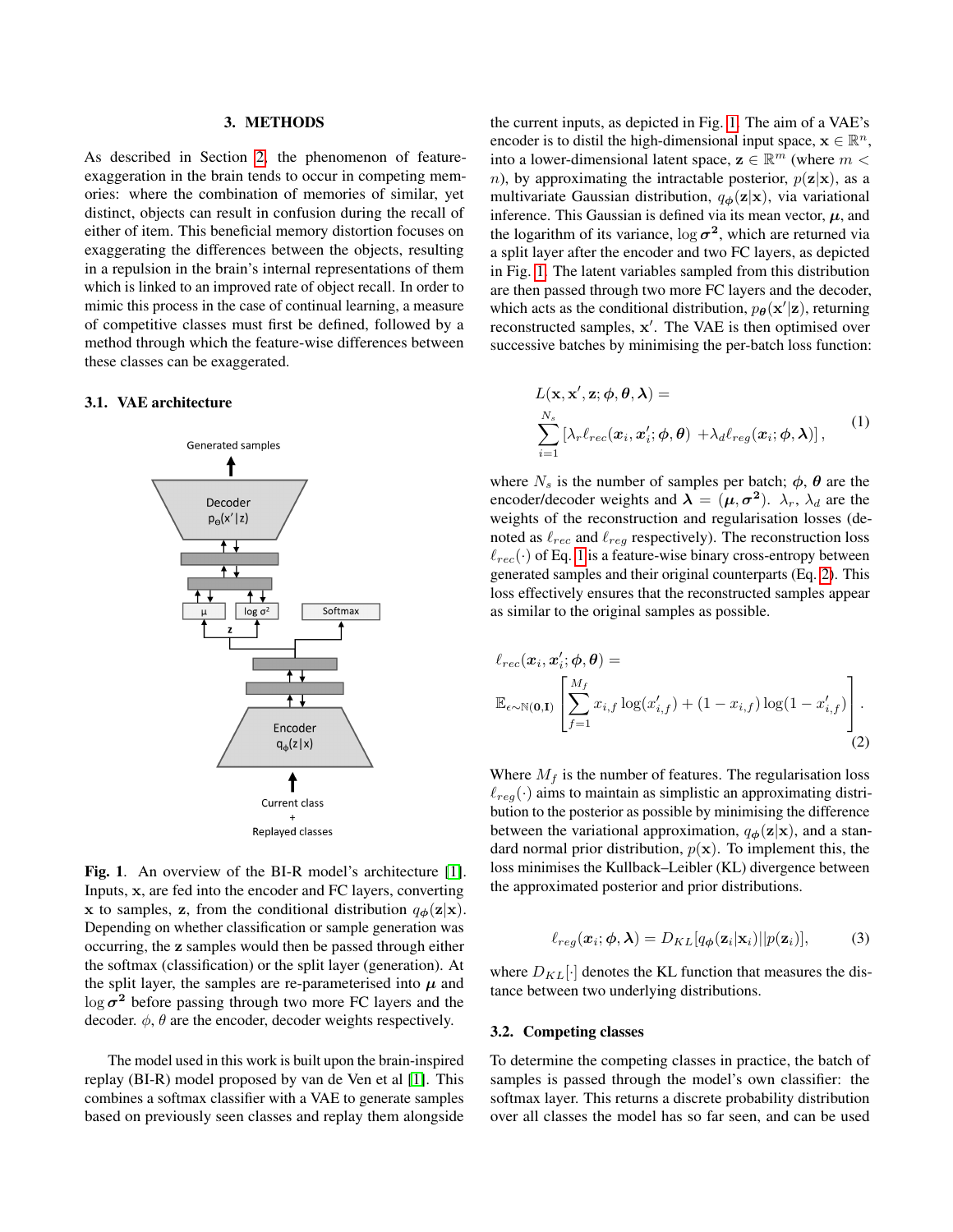to identify competing classes for a given sample according to the model itself. Thus, competing classes are identified as those the model deems most similar and vacillates between during classification. By selecting similar classes this way, the newly proposed feature exaggeration inspired loss can target the more frequently miss-classified classes.

To account for varying degrees of competitiveness between classes, an adaptive process, involving the selection of a repulsion factor, f, where  $f \geq 1$ , was used. This factor acts as a dynamic threshold that changes the selection criteria of competing classes depending on the model's confidence in its original label. The highest softmax probability (corresponding to the sample label) is divided by the repulsion factor, providing a threshold probability for identifying competing classes for that sample. Any class with a probability above that of the threshold is deemed competitive. To illustrate this, Fig. [2](#page-2-0) depicts the output of the softmax layer for a given sample and process through which competitive classes are identified. If samples exist that don't have any classes other than the label above the competitive threshold, no classes are selected for that sample and the repulsion loss is not calculated over it.



<span id="page-2-0"></span>Fig. 2. Competing class selection using a repulsion factor. The most likely class (3) is taken as the sample label and its probability is divided by the repulsion factor,  $f$ , to determine the repulsion threshold. Excluding the label, any class with a probability greater than the threshold is selected as a competing class to the label (2), any below this are ignored. In this example  $f$  is 3, making the repulsion threshold 0.2.

# 3.3. Reconstruction repulsion loss

To encourage the exaggeration of feature-wise differences between competing classes, a new "reconstruction repulsion" (RR) loss was developed. Taking inspiration from the VAE's reconstruction loss, this acts as a third generative loss, alongside the reconstruction and regularisation terms. It aims to maximise the binary cross-entropy (BCE) between a generated sample,  $x'_i$ , and an original input belonging to a competing class  $x_{i_C}$  to that of the sample, as shown in (Eq. [4\)](#page-2-1). Through the incorporation of this loss, it is hoped that VAE can be taught to not only learn the characteristic feature vector of a generated class, but to also exaggerate the differences between this class and other competing classes. An important aspect to this, however, is that such repulsion between the features of competing samples can only be done in moderation. Too much and the generated samples may be unrecognisable from their intended classes. Therefore, when combined with the original losses, the RR loss was weighted with a factor,  $\lambda_{RR}$ , and the ratio between this factor and that of the original reconstruction loss was explored. Furthermore, once the competing classes to a given sample have been determined, a mean feature vector,  $\hat{x}$ , for each competing class is calculated via the mean of all original samples in that class. Having the same shape and dimensionality as the inputs, this mean feature vector can be viewed as a generalised sample that can capture more of the characteristic feature patters of a given class.

$$
\ell_{RR}(\mathbf{x}'_i, \hat{\mathbf{x}}_{ic}; \phi, \theta) =
$$
  

$$
\mathbb{E}_{\epsilon \sim \mathbb{N}(\mathbf{0}, \mathbf{I})}^{-1} \left[ \sum_{f=1}^{M_f} \hat{x}_{i_C, f} \log(x'_{i, f}) + (1 - \hat{x}_{i_C, f}) \log(1 - x'_{i, f}) \right]
$$
  
(4)

<span id="page-2-1"></span>In addition, a similar reconstruction attraction (RA) loss was also used to exaggerate the features of replayed samples belonging to the same class towards each other, in an effort to attract their internal representations (Eq. [5\)](#page-2-2). The reasoning behind this relates again to Zhao et al's [\[6\]](#page-4-5) observations of memory repulsion in the brain—namely that memories of related objects tend to be exaggerated towards each other.

$$
\ell_{RA}(\mathbf{x}'_i, \hat{\mathbf{x}}; \boldsymbol{\phi}, \boldsymbol{\theta}) =
$$

$$
\mathbb{E}_{\epsilon \sim \mathbb{N}(\mathbf{0}, \mathbf{I})} \left[ \sum_{f=1}^{M_f} \hat{x}_f \log(x'_{i,f}) + (1 - \hat{x}_f) \log(1 - x'_{i,f}) \right] (5)
$$

Due to the fact that the exaggeration observed in the brain only occurs between memories themselves and not to the objects responsible for these memories, the RR and RA losses were only applied to batches of replayed samples, rather than new class batches.

# <span id="page-2-2"></span>4. RESULTS

The final performance of the RR+RA model with optimised hyperparameters was compared to that of the state-of-the-art BI-R "baseline" model, using the optimised hyperparameters as stated by van de Ven et al [\[1\]](#page-4-0). Given that CF directly reduces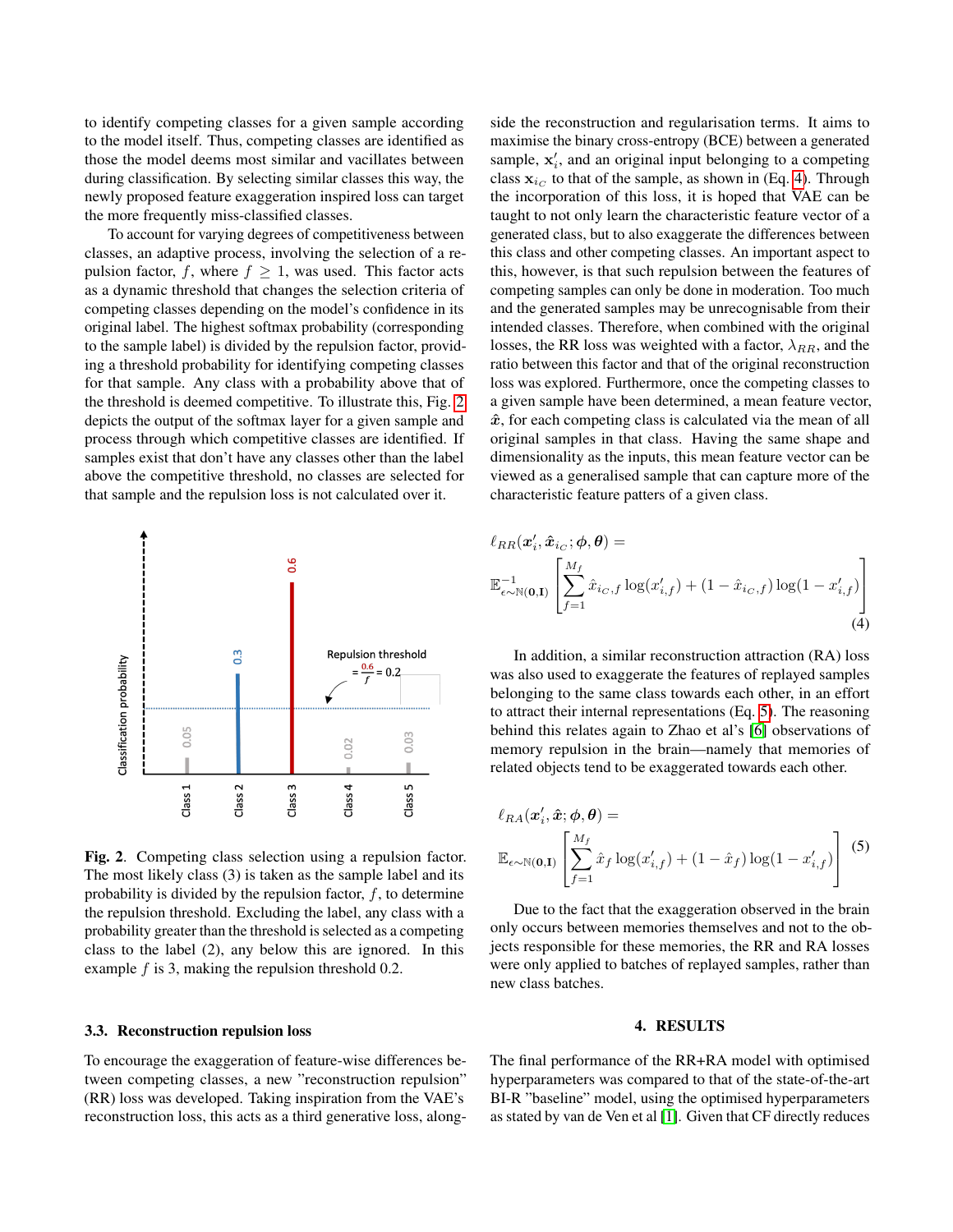| f   | Improvement over baseline (%) |            |              |
|-----|-------------------------------|------------|--------------|
|     | 20% avg.                      | 50% avg.   | Overall avg. |
| 5   | 3.80/12.5                     | 4.06/12.78 | 1.35/3.87    |
| 10  | 5.80/19.08                    | 3.82/12.03 | 1.19/3.41    |
| 20  | 4.80/15.79                    | 4.86/15.30 | 1.48/4.25    |
| 50  | 4.90/16.12                    | 3.56/11.21 | 1.26/3.61    |
| 100 | 4.95/16.28                    | 4.18/13.16 | 1.24/3.56    |

<span id="page-3-1"></span>Table 1. Table showing the absolute and relative change in precision above that of the baseline for various repulsion factors, in the format: absolute change/relative change. Comparisons are shown across the average (denoted as avg.) of all test classes (Overall), the first 50% of classes seen and the first 20% seen. Experiments were run using 5000 iterations with the pre-determined optimal hyperparameters.



<span id="page-3-0"></span>Fig. 3. A comparison of the final classification test set precision and convergence rates of the RR+RA adaptation (RR) and baseline (BL). Presented are the overall precision (average across all classes; a), precision across the first 50% of classes encountered (b) and over the first 20% of classes encountered (c). This was performed over current and replay batch sizes of 512, with  $\lambda_{RR}$  and  $\lambda_{RA}$  weightings of 10<sup>-6</sup> (the optimal values).

the final classification precision of previously seen classes, this was main metric employed as an indicator of continual learning performance. All results stated relate to the average test precision across 5 runs of the experiment with optimal hyperparameters. Due to the nature of CF, it will tend to have a greater detrimental effect on the learned representations of earlier-seen classes, whose internal representations are more likely to be 'over-written'. Thus, the average precision on the first 50% of classes seen will tend to be lower than the average over the last 50% and any successful method will likely lead to an improvement, not necessarily in the overall average precision, but in the average precision of the first 50% and most likely the first 20% of classes.

The final precision and convergence rate of the RR+RA

adaptation was compared to the baseline over a range of gradient descent iterations, as shown in Fig. [3.](#page-3-0) The average precision across all classes (Fig. [3a](#page-3-0)) showed a slight, although not significant, improvement across the tested iterations. Comparing the average precision of the first 50% of classes (Fig. [3b](#page-3-0)), however, the inclusion of the RR+RA loss provided a significant increase over the baseline for all tested iterations. For instance, the RR+RA model achieved an absolute increase in percentage precision of 3.20% and a relative increase of 15.30% when compared to baseline for 5000 iterations. The average performance over the first 20% of classes seen was also compared to the baseline, showing similar significant improvements to classification precision across all iterations. A slightly larger absolute improvement of 4.30% and relative increase of 15.79% over the baseline was obtained for 5000 iterations. The best values for  $f$  proved to be 10 and 20 (Table [1\)](#page-3-1). Performance using the repulsion factor,  $f$ , as described in [3.2](#page-1-3) was also compared to that without it without it, with the inclusion of  $f$  providing a mean relative precision improvement of 3.45% for the first 50 percent of classes.

# 5. DISCUSSIONS AND CONCLUSIONS

For all average metrics used, the RR+RA loss provided a significant improvement over the baseline classification precision. This improvement was amplified across the classification of the earlier-seen classes, with a mean relative precision improvement of 15.30% for the first 50 percent of classes and 15.79% for the first 20 percent of classes (absolute changes of 4.86% / 4.8%). These strong early class results act to confirm the hypothesis that a targeted feature-based exaggeration of samples allows the model to more easily learn the characteristic differences and similarities between samples of competing and non-competing classes, resulting in a reduction of CF amongst earlier-learnt classes. To further confirm the internal repulsion mechanism through which this adaptation improves precision, future work could focus on analysing the effect of the loss on the internal representations of competing classes.

The RR+RA adaptation is certainly not perfect—relying on the assumption of correct class labels being determined during the generation of replayed batches. This assumption does not always hold true and could be a source of interference in the optimisation of the RR loss. Further research could aim to incorporate the model's confidence in its predictions in the RR loss. This alteration has the potential to lead to a further boost in classification performance.

Taking a step back, this paper is centred around the task of continual image classification, but modifications such as the RR+RA loss could also be applied to other continual learning contexts with different data-types. For instance, given that the loss only depends on the BCE between the feature-vectors of competing samples, as long as the data can be translated into feature-vector form this could be calculated regardless of the vector's shape or dimensions.